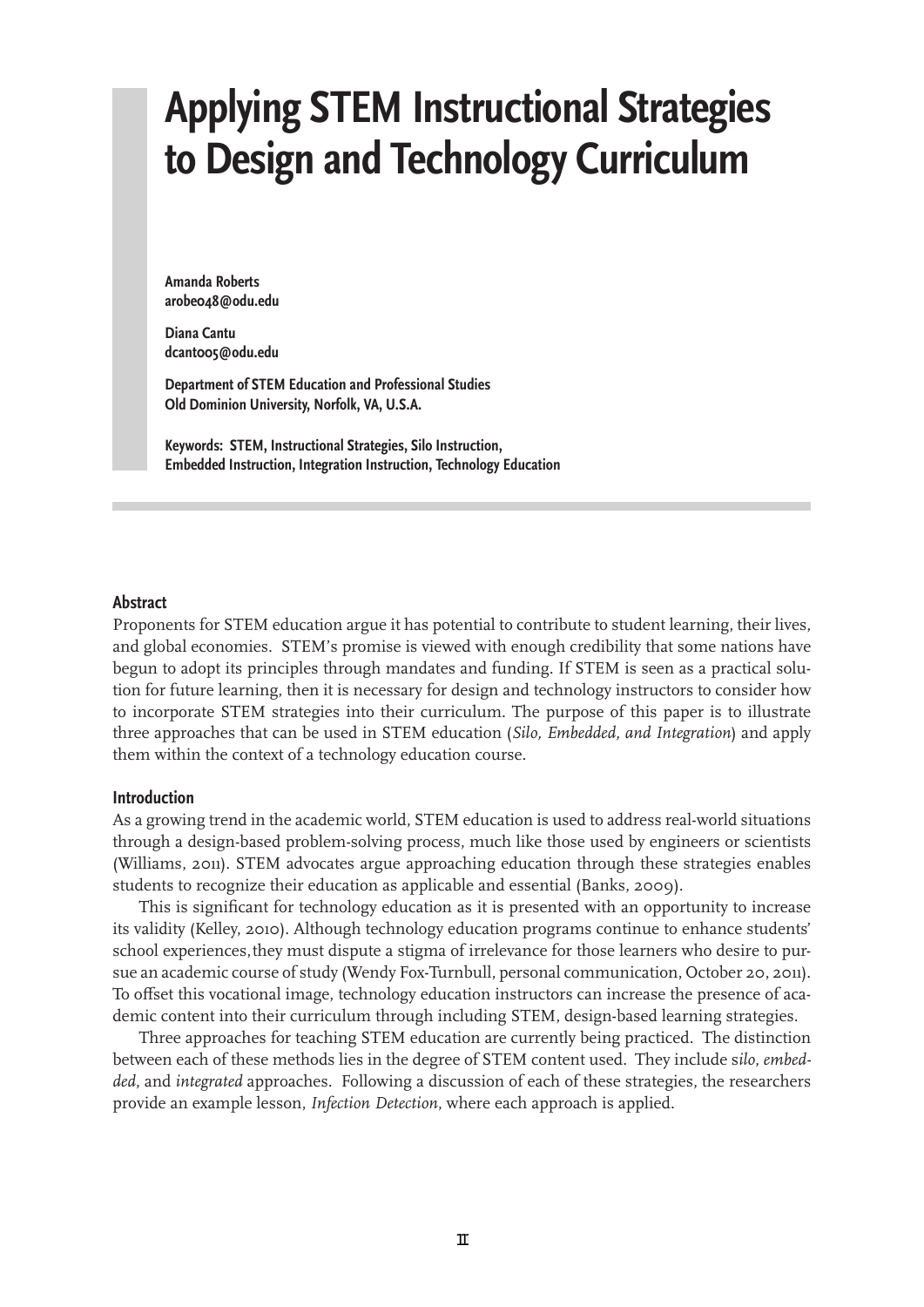## **The Silo Approach**

The s*ilo* approach to STEM education refers to isolated instruction within each individual STEM subject (Dugger, 2010). Emphasis is placed on "knowledge" acquisition as opposed to technical ability (Morrison, 2006). Concentrated study of each individual subject allows the student to gain a greater depth of understanding of course content. This focused instruction stirs appreciation for the beauty of the content itself (Jenny Chiu, personal communication, September 27, 2011). This is how science, technology and engineering, and mathematics education been approached in curriculum design and teaching.

*Silo* STEM instruction is characterized by a teacher-driven classroom. Students are provided little opportunity to "learn by doing", rather they are taught what to know (Morrison, 2006). Morrison (2006) suggests the prevailing belief behind s*ilo* STEM instruction is to increase knowledge which generates judgment. An instructor operating within the confines of their discipline can produce quality instruction for students which must not be overlooked. It is propelled by mandates for students to learn content and pass tests. Figure 1 depicts the s*ilo* approach.



Figure 1. Silo approach to STEM education. Each circle represents a STEM discipline. The disciplines are taught separately which keeps the domain knowledge within the confines of each discipline.

There are potential shortcomings associated with a purely *silo* method to STEM instruction. First, Dickstein (2010) suggests s*ilo* instruction has the propensity to isolate prospective STEM contributors to the field. It has been observed females are less likely to participate in courses containing the word "engineering" within the title, e.g. Civil, Mechanical, and Electrical Engineering. The lack of female participation limits valuable perspectives which could enhance STEM related fields (Bour, Bursuc, & Konstantinidis, 2011).

Secondly, it is possible *silo* instruction may encourage students to maintain a segregated perception of content courses. Without practice students may fail to understand the integration which naturally occurs between STEM subjects in the real-world (Breiner, Harkness, Johnson, & Koehler, 2012).

Finally, the *silo* approach can unintentionally inhibit students' academic growth. It may tempt teachers to rely on a lecture-based methodology rather than a hands-on approach, which research indicates is more desirable for student learning (Dickstein, 2010; Deslauriers, Schelew, & Wieman, 2011). While an instructor may choose to implement a variety of teaching strategies, in a *silo* classroom, the content would likely remain the focus of study. This may limit the amount of cross-curricular stimulation and student understanding of the application of what they must learn.

#### **The Embedded Approach**

*Embedded* STEM instruction may be broadly defined as an approach to education in which domain knowledge is acquired through an emphasis on real-world situations and problem-solving techniques within social, cultural, and functional contexts (Chen, 2001). In practice, e*mbedded* teaching is effective instruction because it seeks to reinforce and complement materials that stu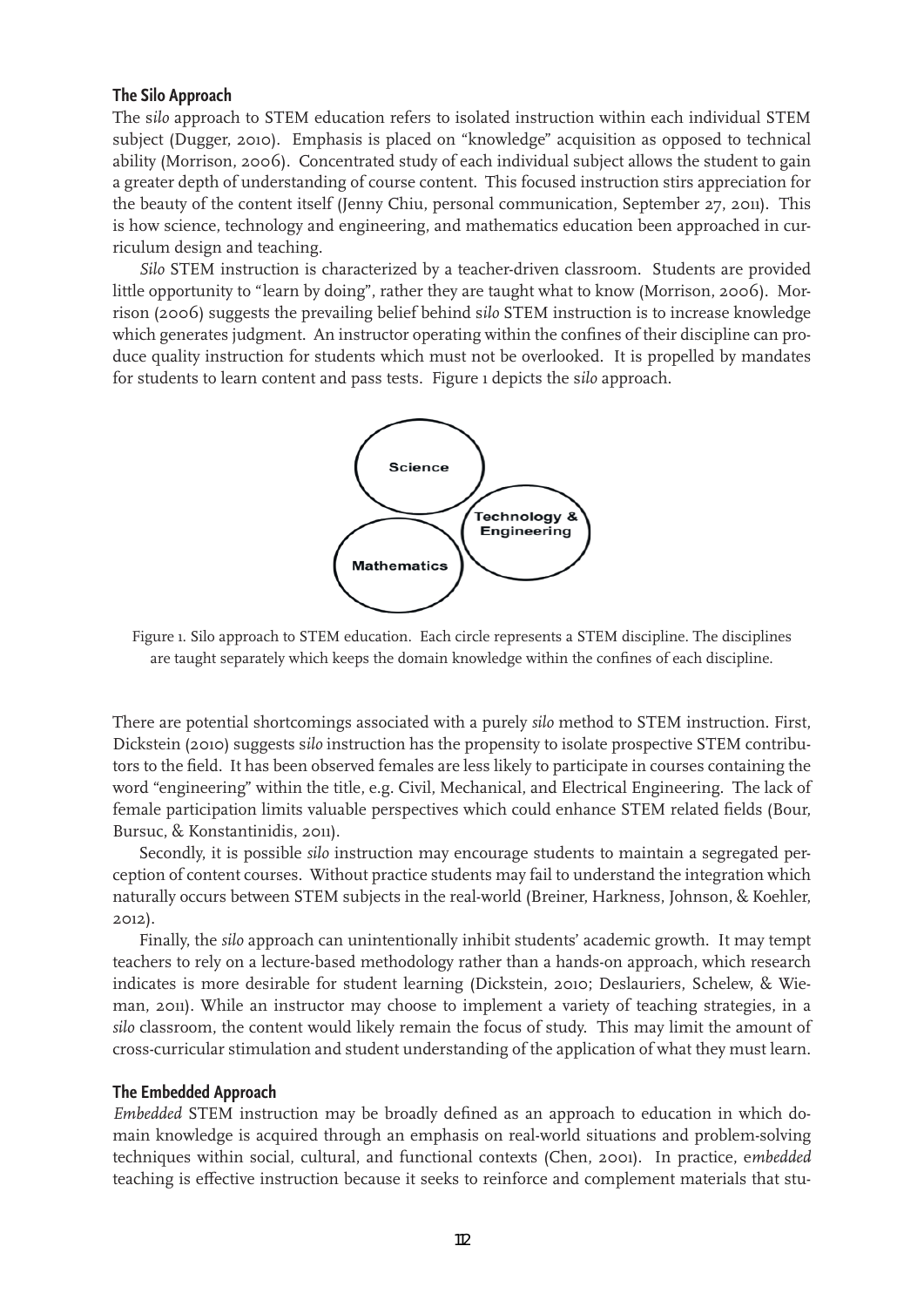dents learn in other classes (ITEEA, 2007). A technology education teacher uses embedding to strengthen a lesson which benefits the learner through understanding and application.

In a STEM *embedded* approach, the technology education content is emphasized (just as it would be if taught in the *silo* approach), thereby maintaining the integrity of the subject matter. Yet, *embedding* differs from the *silo* approach in that it promotes the learning through a variety of contexts (Rossouw, Hacker, & de Vries, 2010). However, the *embedded* material is not designed to be evaluated or assessed (Chen, 2002). Figure 2 depicts the *embedded* approach to STEM education.



Figure 2. Embedded approach to STEM education. Each circle represents a STEM discipline. Domain knowledge from at least one discipline is placed within the context of another. The embedded components are not usually evaluated or assessed.

Although *embedding* can be a valuable instructional strategy, there are challenges that must be considered. For example, the *embedded* approach may lead to fragmented learning (Hmelo & Narayanan, 1995). If a student cannot associate the *embedded* content to the context of the lesson, the student risks learning only portions of the lesson rather than benefiting from the lesson as a whole. Additionally, it is essential to ensure the *embedded* components are something the student has prior learning and are grade level appropriate. If the instructor has to stop and teach or remediate a student on the *embedded* knowledge, the students' learning may be disrupted (Novack, 2002).

## **The Integrated Approach**

An *integrated* approach to STEM education envisions removing the walls between each of the STEM content areas and teaching them as one subject (Breiner et al., 2012; Morrison & Bartlett, 2009). *Integration* is distinct from *embedding* in that it evaluates and assesses specified standards or objectives from each curriculum area that has been incorporated within the lesson (Sanders, 2009).

Ideally, integration enables a student to gain mastery of competencies needed to resolve a task (Harden, 2000). Training students in this way is perceived beneficial as it is a multidisciplinary world reliant on STEM concepts, which students must use to solve real-world problems (Wang, Moore, Roehrig, & Park, 2011). Additionally, instructing through *integration* produces the expectation of increased interest in STEM content areas, especially if it is begun when students are young (Barlex, 2009; Laboy-Rush, 2010). Two common approaches to integrative instruction are *multidisciplinary* and *interdisciplinary integration* (Wang et al., 2011).

*Multidisciplinary integration* asks students to connect content from various subjects taught in different classrooms at different times. It relies on corroboration between faculty members to ensure content connections are made (Wang et al., 2011).

Wang et al. (2011) explain *interdisciplinary integration* begins with a real-world problem. It incorporates cross-curricular content with critical thinking, problem-solving skills, and knowledge in order to reach a conclusion. *Multidisciplinary integration* asks students to link content from specific subjects, but *interdisciplinary integration* focuses students' attention on a problem and incorporates content and skills from a variety of fields. Figure 3 depicts the *integrated* approach.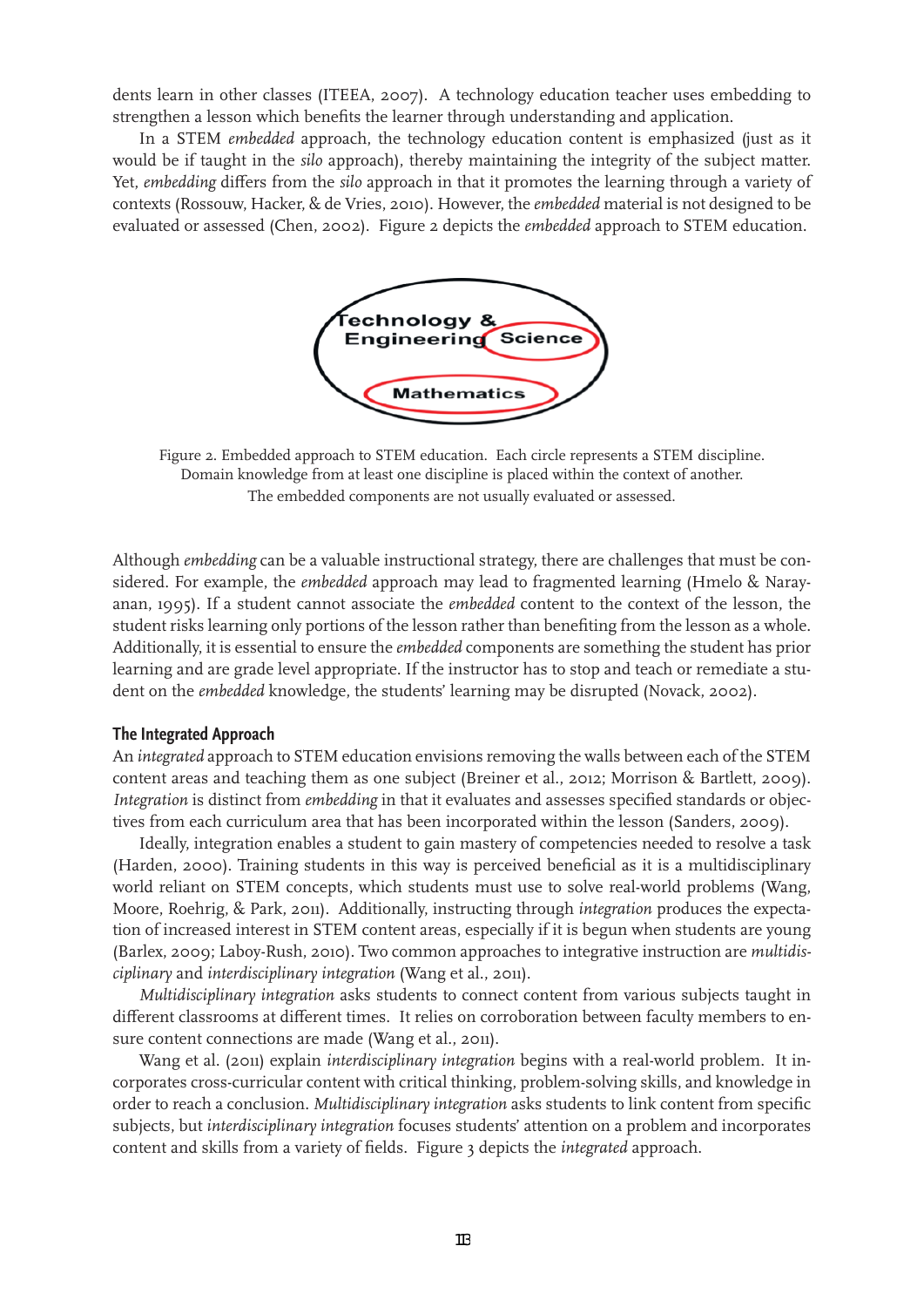

Figure 3. Integration approach to STEM education. The STEM content areas are taught as though they were one subject. Integration can be done with a minimum of two disciplines but is not limited to two disciplines. The lines indicate the various options in which integration could be achieved.

Proponents of STEM education may suggest integration is the best approach for STEM instruction (Laboy-Rush, 2011; Wang et al., 2011). However, it is important to remember individual STEM disciplines "are based on different epistemological assumptions" and integration of the STEM subjects may detract from the integrity of any individual STEM subject (Williams, 2011, p. 30). In other words, as Harden (2000) explains, "subjects and disciplines give up a large measure of their own autonomy" when working within the confines of integration (p. 555). Therefore, instructors must consider how these potential effects can inhibit the integrity of their content and decide if integration is the most beneficial method of instruction.

Additionally, instructing through integrative approaches requires pedagogical training. Teachers often struggle to instruct through integration (Williams, 2011). This may hinder students' understanding due to a lack of general structure within the lesson, a phenomenon referred to as the potpourri effect (Jacobs, 1989). In the potpourri effect, teachers incorporate material from each discipline, but they fail to create one common objective.

Perhaps even more detrimental than the potpourri effect is the polarity effect. Teachers may become territorial over specific subject matter limiting the incorporation of other content. This may lead to a lack of understanding by students (Jacobs, 1989). Careful consideration must be made when choosing the appropriate method of instruction. Each method discussed offers strengths and challenges which must be addressed when implemented.

#### **Infection Detection Activity**

This activity was designed using the International Technology and Engineering Educators Association's (2007) *Standards for Technological Literacy*. Standard 14, Medical Technologies, stipulates students will develop an understanding of and be able to select and use medical technologies. A technology education teacher would use this standard while teaching their appropriate grade level content.

In this lesson, students are told to assume the role of an immunologist and investigate a new virus which is making people ill in a remote Amazon village. They are tasked with designing a vaccine to alleviate the spread of this virus. Each team creates a portfolio containing the components listed in Table 1.

A technology and engineering laboratory using the *silo* approach emphasizes the activities centered on developing the virus model, vaccine administration devices, or the packaging. Through an *embedded* approach a technology education teacher can *embed* domain knowledge from science by exposing students to microscopic images of diseases, vaccines, and viruses or they can *embed* mathematics when students use measurement to determine the amount of vaccine to be administered, a dosage schedule for vaccine administration, or the design of a box for delivering the vaccines.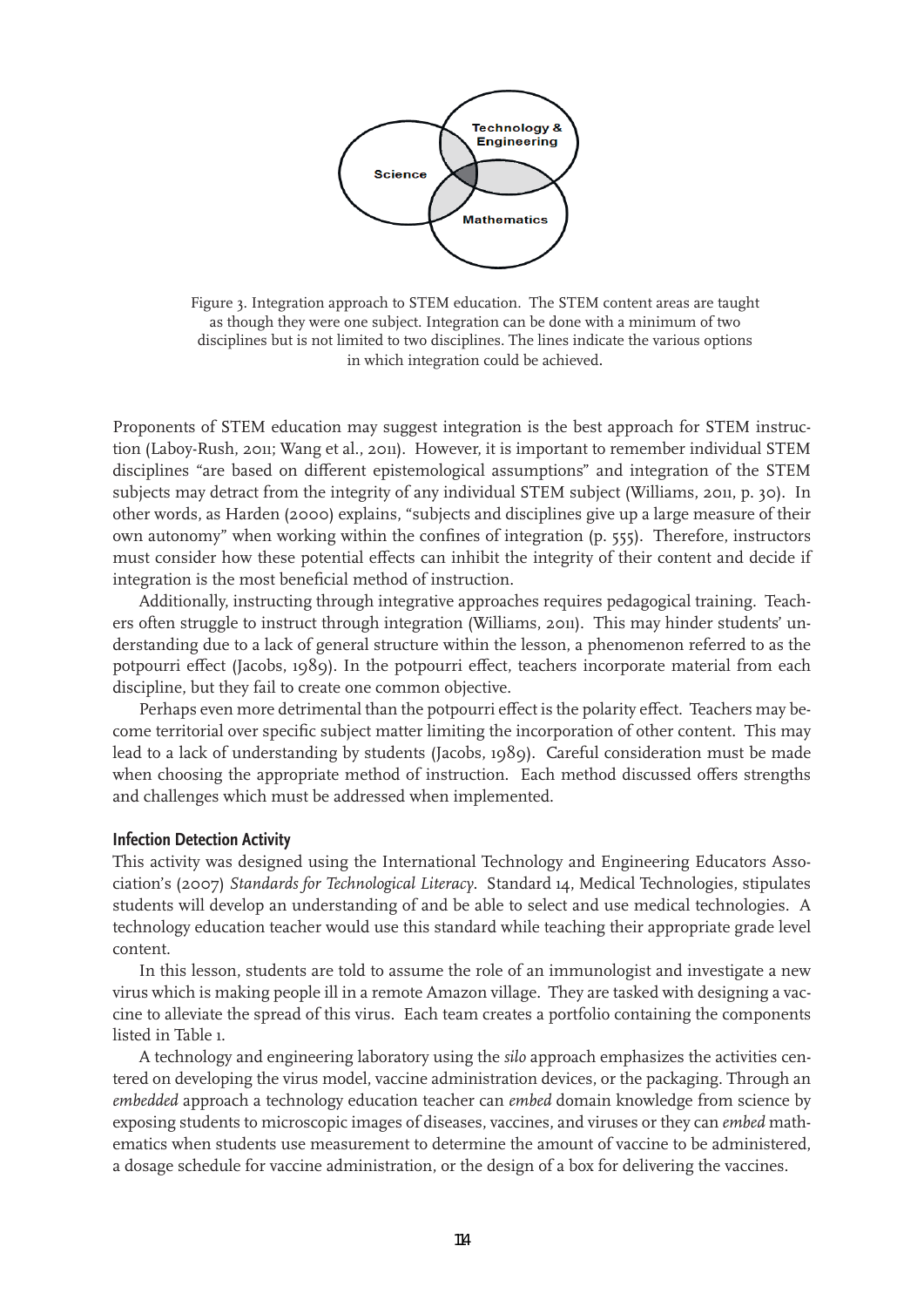Finally, this lesson (Table 1) can become an example of the *interdisciplinary* approach if all components are taught by the technology education teacher. However, if technology education teachers were instructing through a *multidisciplinary integrative* approach, each teacher (the technology educator, science, and/or mathematics teacher) would address the same lesson through their specific course content during their instructional time period on the same day. They would evaluate and assess those learning requirements associated with their learning objectives. Table 2 illustrates the learning outcomes for the *Infection Detection* activity by grade level.

| Operation Infection Detection - ITEEA Standard 14 - Medical Technologies |                                                                                                                                                                           |                                                                                                                                                                           |                                                                                                                                                                                                                                                              |                                                                                                                                                                                                                                                                                                                                                                          |  |
|--------------------------------------------------------------------------|---------------------------------------------------------------------------------------------------------------------------------------------------------------------------|---------------------------------------------------------------------------------------------------------------------------------------------------------------------------|--------------------------------------------------------------------------------------------------------------------------------------------------------------------------------------------------------------------------------------------------------------|--------------------------------------------------------------------------------------------------------------------------------------------------------------------------------------------------------------------------------------------------------------------------------------------------------------------------------------------------------------------------|--|
|                                                                          | $K-2$                                                                                                                                                                     | $3-5$                                                                                                                                                                     | $6-8$                                                                                                                                                                                                                                                        | $9 - 12$                                                                                                                                                                                                                                                                                                                                                                 |  |
|                                                                          | Vaccinations                                                                                                                                                              | Vaccines & Medicine                                                                                                                                                       | Immunology                                                                                                                                                                                                                                                   | Telemedicene                                                                                                                                                                                                                                                                                                                                                             |  |
| Students will create a portfolio containing the following:               |                                                                                                                                                                           |                                                                                                                                                                           |                                                                                                                                                                                                                                                              |                                                                                                                                                                                                                                                                                                                                                                          |  |
| Science                                                                  | Collage of items<br>needed to care for<br>infected people and<br>belongings                                                                                               | Virus symptom card<br>detailing virus name<br>and symptoms                                                                                                                | Medical disease webpage<br>with virus name, pictures,<br>symptoms, plan of action,<br>vaccine information, and<br>how to prevent additional<br>spread                                                                                                        | Medical disease webpage<br>with virus name, pictures,<br>symptoms, plan of action,<br>vaccine information, and<br>how to prevent additional<br>spread                                                                                                                                                                                                                    |  |
| Technology and Engineering                                               | Create a three-<br>dimensional model of<br>the virus within these<br>constraints: Free<br>standing, 6"x12"<br>Create a prototype<br>of a vaccine<br>administration device | Create a three-<br>dimensional model of<br>the virus within these<br>constraints: Free<br>standing, 6"x12"<br>Create a prototype of a<br>vaccine administration<br>device | Create a prototype of<br>the virus within these<br>constraints: free standing,<br>12"x12", and placed on a<br>structure that can be rotated<br>so that all angles of the virus<br>may be seen<br>Create a prototype of a<br>vaccine administration<br>device | Computerized, prototype of<br>the virus; image must rotate<br>so that all angles of the virus<br>can be seen, and it must be<br>in various colors<br>Create a prototype of a<br>vaccine administration<br>device<br>Packaging for an air drop of<br>vaccine. Limited to a box<br>size of 2'x4'. Included in this<br>box must be the device for<br>vaccine administration |  |
| Mathematics                                                              | A way to measure<br>amount of vaccine<br>administered<br>Three-dimensional<br>model measurement                                                                           | A way to measure<br>amount of vaccine<br>administered<br>Three-dimensional<br>model measurement                                                                           | A Chart/Rubric for vaccine<br>effectiveness<br>Three-dimensional model<br>measurement<br>A way to measure amount of<br>vaccine administered                                                                                                                  | A Chart/Rubric for vaccine<br>effectiveness<br>Dosage schedule<br>A way to measure amount of<br>vaccine administered                                                                                                                                                                                                                                                     |  |

Table 1. Operation Infection Detection

*Note*: This table summarizes a STEM activity for students in grade levels K-12 that utilized ITEEA (2007) Technology Standard 14 – Medical Technologies. It is entitled *Operation Infection Detection*. It is strongly recommended by the authors that the activity be read prior to reading through the strategies. The full detailed activity can be found by visiting the following website: www.operationinfectiondetection.yolasite.com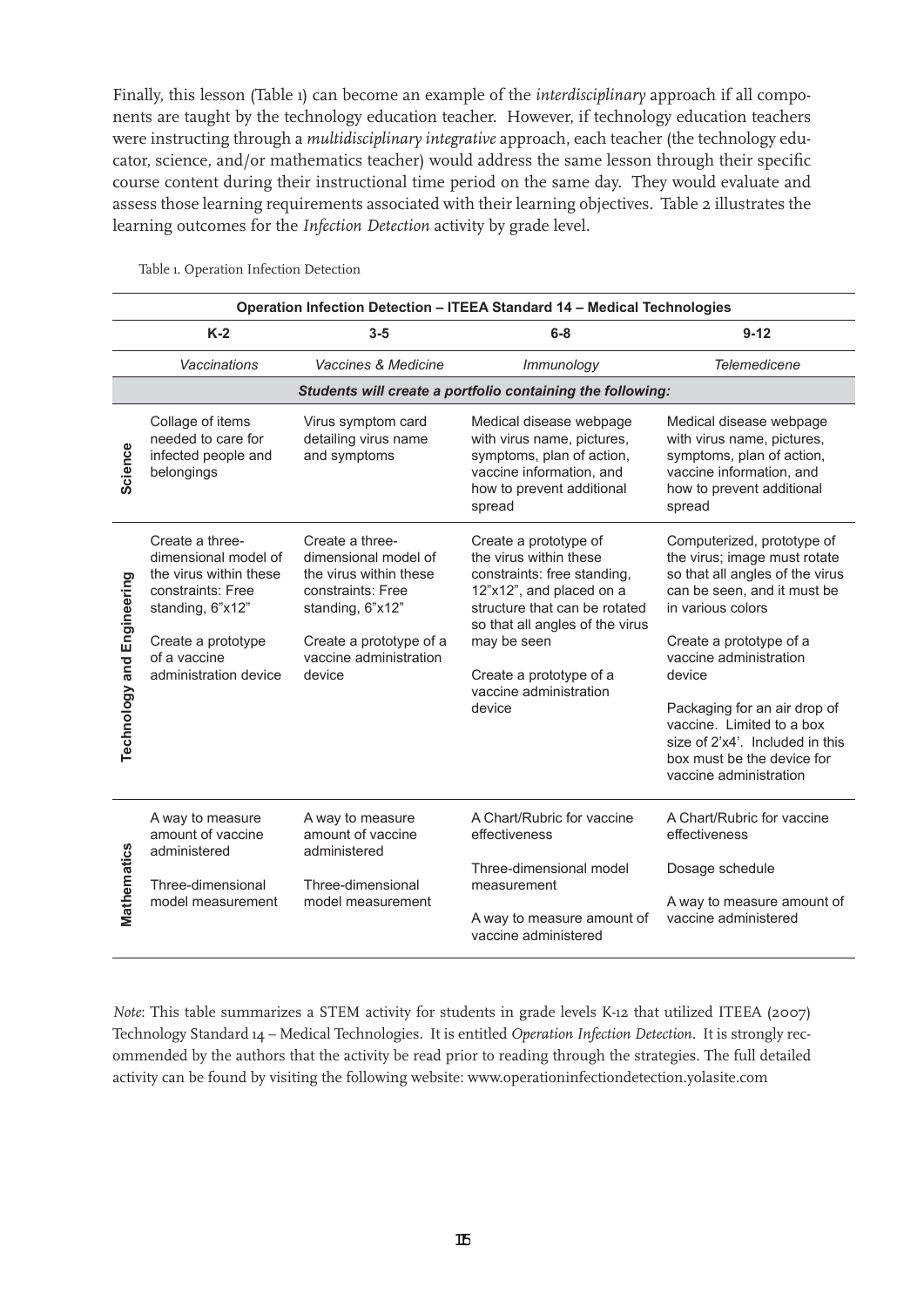Table 2. Learning Outcomes for Infection Detection by Grade Levels

|                             | $K-5$                                                                                                                                         | $6 - 8$                                                                                                                                                                                                                                           | $9 - 12$                                                                                                                                                                                                                                                                                                                                           |  |  |  |
|-----------------------------|-----------------------------------------------------------------------------------------------------------------------------------------------|---------------------------------------------------------------------------------------------------------------------------------------------------------------------------------------------------------------------------------------------------|----------------------------------------------------------------------------------------------------------------------------------------------------------------------------------------------------------------------------------------------------------------------------------------------------------------------------------------------------|--|--|--|
| Students will be able to:   |                                                                                                                                               |                                                                                                                                                                                                                                                   |                                                                                                                                                                                                                                                                                                                                                    |  |  |  |
| Science                     | Identify scientific<br>$\bullet$<br>characteristics of viruses<br>Explain how a virus infects<br>its host                                     | Identify scientific<br>characteristics of a virus to<br>help prevent additional spread<br>Diagram a virus<br>Explain how a virus infects its<br>host                                                                                              | Identify scientific characteristics<br>of a virus to help prevent<br>additional spread<br>Diagram a virus<br>$\bullet$<br>Explain how a virus infects its<br>host                                                                                                                                                                                  |  |  |  |
| Engineering<br>Technology & | Define characteristics of<br>ė<br>Immunology<br>Demonstrate<br>$\bullet$<br>understanding of<br>vaccination usage and<br>administration tools | Define Immunology<br>$\bullet$<br>Demonstrate understanding<br>$\bullet$<br>of vaccination usage and<br>administration tools<br>Demonstrate understanding<br>$\bullet$<br>of products and systems used<br>to provide information about<br>viruses | Define Immunology<br>Demonstrate understanding<br>$\bullet$<br>of vaccination usage and<br>administration tools<br>Demonstrate understanding<br>of products and systems used<br>to provide information about<br>viruses<br>Define Telemedicine<br>Construct a plan for delivering<br>and administering vaccines by<br>airdrop through telemedicine |  |  |  |
| Mathematics                 | Measure prototype size<br>Demonstrate dosage<br>amount estimations                                                                            | Measure prototype size<br>Measure dosage amount                                                                                                                                                                                                   | Measure prototype size<br>Measure dosage amount<br>Create a viable dosage<br>schedule<br>Apply constraint size and weight<br>to configuration of vaccine box                                                                                                                                                                                       |  |  |  |

*Note*: This table illustrates learning outcomes for the *Infection Detection* activity. Each discipline has learning requirements which can be effectively taught through any of the three approaches. Depending on the subject and approach, the appropriate grade level standards that align with the learning requirements would be identified and used in the lesson.

## **Conclusion**

As society seeks a technologically literate and STEM proficient student, it is important to evaluate and pursue methods for delivering technology education instruction. This paper was written with the intent to provide technology education teachers with an improved understanding of STEM including three distinct STEM instructional approaches (s*ilo*, *embedded*, and *integration*) that can be used to enrich and differentiate the content that is being delivered. Each approach was defined, strengths and shortcomings were described, and ideas for implementing the STEM approaches were presented through the *Infection Detection* activity. Teaching any of these strategies requires technology education teachers to evaluate their content and determine how best to serve students through each approach. Although interests are forming about the significance of STEM and technology education, and steps have been made through instructional practices, additional work is necessary. The researchers suggest further studies in STEM curriculum mapping, pre-service STEM teacher education, creation of professional development activities to enhance the use of STEM instructional approaches, and the development of assessments to determine the effectiveness of STEM instructional approaches on student learning. We must proceed to enhance the potential of technology education as a primary through secondary school subject.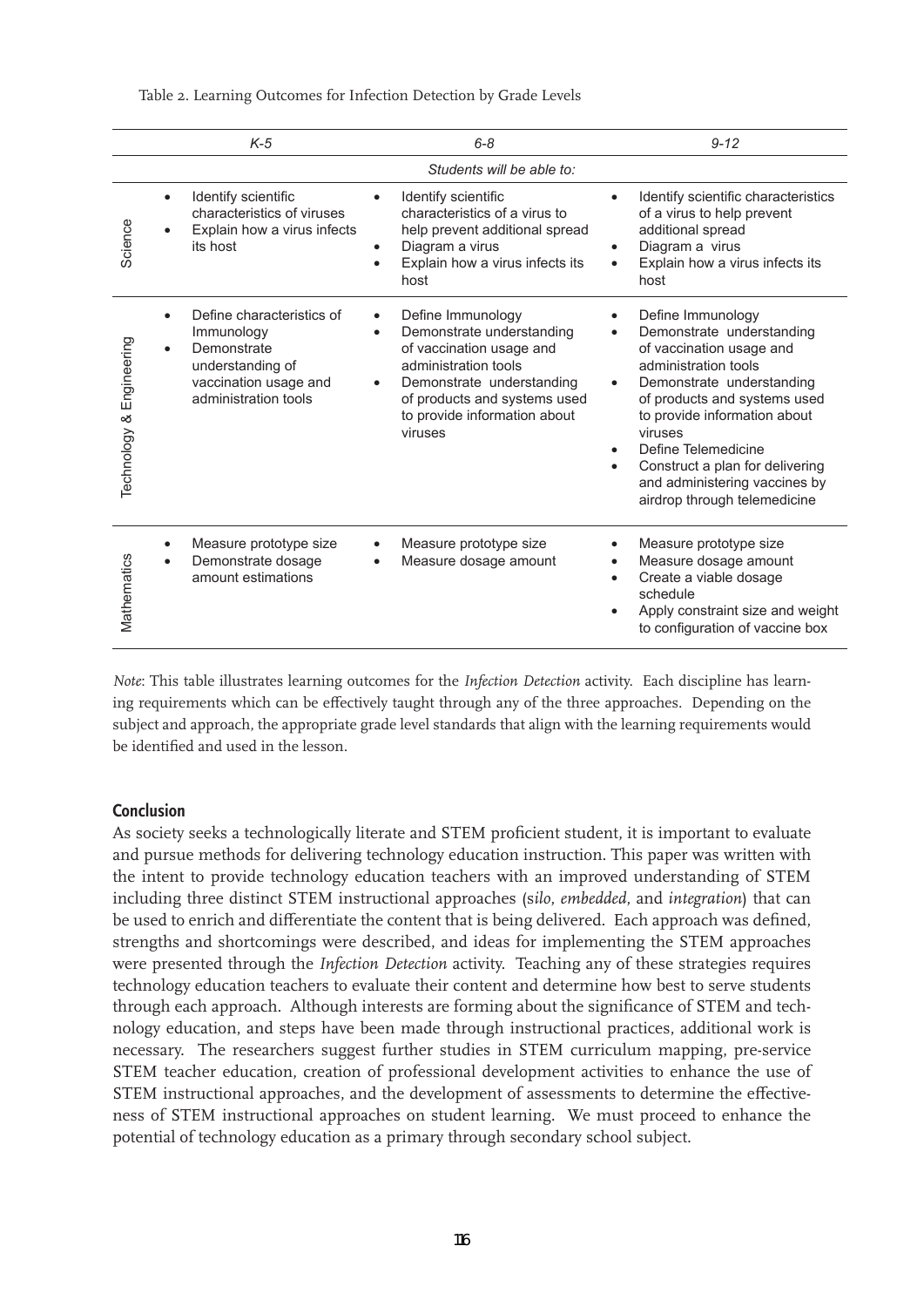## **References**

Banks, F. (2009). *Technological literacy in a developing world context: The case of Bangladesh*. In PATT-22: 'Pupils Attitude Towards Technology' Conference, p. 24-38, August 2009, Delft, The Netherlands.

Barlex, D. (2009). *The STEM programme in England*. In PATT-22: 'Pupils Attitude Towards Technology' Conference, p. 63-74, August 2009, Delft, The Netherlands.

Bour, I., Bursuc, A., & Konstantinidis, S. (Eds). (2011). Proceedings from SEFI '11: *Gender related perceptions of Science, Technology, Engineering and Mathematics (STEM) Education.*  Lisbon: Portugal.

Breiner, J., Harkness, S., Johnson, C., & Koehler, C. (2012). What is STEM? A discussion about conceptions of STEM in education and partnerships*. School Science and Mathematics, 112*(1), p. 3-11.

Chen, M. (2001). A potential limitation of *embedded*-teaching for formal learning. In J. Moore & K. Stenning (Eds.), *Proceedings of the Twenty-Third Annual Conference of the Cognitive Science Society* (pp. 194-199). Edinburgh, Scotland: Lawrence Erlbaum Associates, Inc.

Deslauriers, L., Schelew, E., & Wieman, C. (2011). Improved learning in a large-enrollment physics class. *Science, 332*(6031), 862-864. DOI: 10.1126/science.1201783

Dickstein, M. (2010). *STEM for all students: Beyond the silos*. [White Paper]. Retrieved from http://www.creativelearningsystems.com/files/STEM-for-All-Students-Beyond-the-*Silo*s.pdf

Dugger, W. (2010). *Evolution of STEM in the U.S. 6th Biennial International Conference on Technology Education Research*. Retrieved from http://www.google.com/ url?sa=t&rct=j&q=*silo*%20instruction%20and%20stem%20education&source=web&cd=1& ved=0CEsQFjAA&url=http%3A%2F%2Fwww.iteea.org%2FResources%2FPressRoom%2F TERCBeginner.ppt&ei=FRIvT56UBYn00gH2j6nsCg&usg=AFQjCNGfvapUAmsFpGg2PM ufDDVnYqPYPg

Harden, R. (2000). The integration ladder: A tool for curriculum planning and evaluation. *Medical Education*, *34*(1), 551-557.

Hmelo, C.E., & Narayanan, N.H. (1995). Anchors, cases, problems, and scenarios as contexts for learning. *Proceedings of the Seventeenth Annual Conference of the Cognitive Science Society* (pp. 5-8). Pittsburgh, PA, U.S.A.: Lawrence Erlbaum Associates, Inc.

International Technology and Engineering Education Association (ITEEA). (2007). *Standards for technological literacy (STL): Content for the study of Technology (3<sup>rd</sup> ed.).* Reston,VA: Author.

Jacobs, H. (Ed.). (1989). *Interdisciplinary curriculum: Design and implementation*. Alexandria, VA: Association for Supervision and Curriculum Development.

Kelley, T. (2010). Staking the claim for the 'T' in STEM. *The Journal of Technology Studies,*   $36(1), 2-9.$ 

Laboy-Rush, D. (2011). *Integrated STEM education through problem-based learning*. [White paper]. Retrieved from http://www.slideshare.net/dlaboyrush/integrating-stem-educationthrough-project-based-learning

Morrison, J. (2006). STEM education monograph series: Attributes of STEM education. *Teaching Institute for Essential Science.* Baltimore, MD.